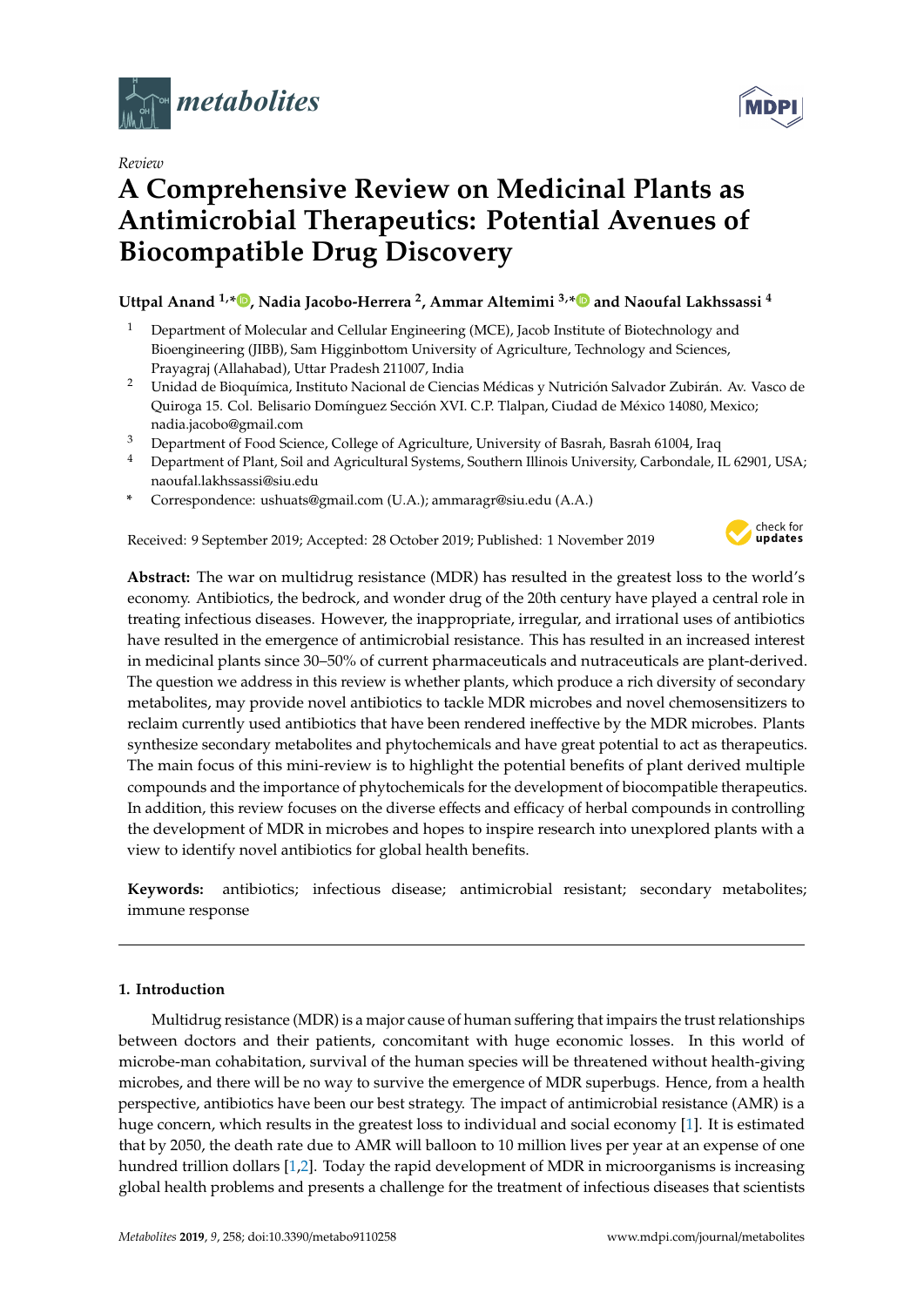claim could return to the level of the pre-antibiotic era [\[3\]](#page-8-2). Plants have played a unique holistic role for the provision of food, drugs, clothing, shelter, etc. Natural compounds have been extensively explored for new drug discoveries [\[4\]](#page-8-3). Indeed, plants have been used as medicines for more than 5000 years [\[3\]](#page-8-2), as a source of antibiotics, antineoplastic, analgesics, cardioprotective, among others [\[5\]](#page-8-4). In the recent past, humans have been using natural compounds to ward off infections [\[6\]](#page-9-0). About 70–90% of the population in developing countries continue to use ancient medicines based on plant extracts [\[7\]](#page-9-1). The most powerful and promising elements of plants are their secondary metabolites, on which humans depend upon [\[8\]](#page-9-2). Significantly, natural products and their derivatives contribute to more than half of the Food and Drug Administration (FDA) approved drugs [\[9\]](#page-9-3). In the last two decades, most of the efforts have been attempts to discover novel therapeutics to combat MDR, especially with plants and deep-sea flora [\[10](#page-9-4)[,11\]](#page-9-5). In general, natural products covers several interactions including the relationship between matter and life. Biological theories related to molecular biology and genetics, physiological and pathological theories, food, diseases, poisons, and antidotes. Such interactions give a wide range of possible uses for the secondary metabolites and their synthetic or semisynthetic derivates [\[12\]](#page-9-6).

The disciplines of ethnobotany and ethnopharmacology define "medicinal plant" as those species used in traditional medicine that contain beneficial elements in healing diseases in humans and/or animals. The objective of ethnopharmacology is to develop a drug to treat patients, and ultimately to validate traditional use of medicinal plants.

Throughout human history, the isolation and identification of biologically active compounds and molecules from nature has led to the discovery of new therapeutics, prompting the improvement of the health and pharmaceutical sectors [\[13\]](#page-9-7). Phytochemicals revolve around the research and development (R&D) sector of the pharmaceutical industries as a source of new molecules leading to the development of new novel drugs [\[6\]](#page-9-0). For instance, in the oncology sector, plants have contributed more than 60% of the anti-cancer drugs, directly or indirectly. Natural products provide about 50% of modern drugs [\[14\]](#page-9-8). In the last three decades, antimicrobial resistance has led to the emergence of MDR, as a consequence of the repeated and regular use of single drugs for the same therapeutic target. Therefore, it is a warning for the pharmaceutical scientists to provide a new weapon against MDR and an opportunity to search for a new spectrum of antibiotics to fight AMR [\[15\]](#page-9-9). Natural products are a potential supply for novel biologically active compounds that could lead to the innovation of new therapeutics [\[16](#page-9-10)[,17\]](#page-9-11).

Two of the main living traditions that exist even today are the Traditional Indian Medicine (TIM) i.e., Ayurveda, and the Traditional Chinese Medicine (TCM), which have been knit together to contribute to diverse knowledge of therapeutic plants. Both of them have potentially contributed with a long list of plants and phytomedicines used nowadays around the world, and their input to regulate herbal drugs in the pharmacy industry [\[18\]](#page-9-12). In China, TCM is already playing an important role in treating infectious diseases [\[19\]](#page-9-13) and several potential compounds are already undergoing clinical trials from Ayurveda [\[20\]](#page-9-14). In both traditional systems (TIM and TCM), medicines were prepared as herbal products in different formulations such us powders, tinctures, poultices, and teas to be used based on the type of disease being treated. Herbal medicines are a special branch of traditional knowledge about life dealing with both body and mind [\[21\]](#page-9-15). A vast majority of the global population depend on the traditional medicines for health care. Concerns are being raised related to the development of MDR as well as the side effects caused due to the introduction of drug molecules. The synthesis of Salvarsan, an arsenic based drug for syphilis in 1910, the development of Prontosil, a sulpha drug in 1935, and a penicillin purified and produced in early 1940s led to the opening of the door for future drug discovery research. The wide spread antibiotic resistance, which is observed currently, is causing public health concerns by medical researchers warning about a return to the pre-antibiotic era [\[22\]](#page-9-16). To date, there are no effective antimicrobial, which could cure all bacterial infections. Knowledge about the traditional medicine is undergoing generational loss of this wisdom [\[23\]](#page-9-17). The wide range of AMR mechanisms used by the pathogens includes:

• Enzymatic inactivation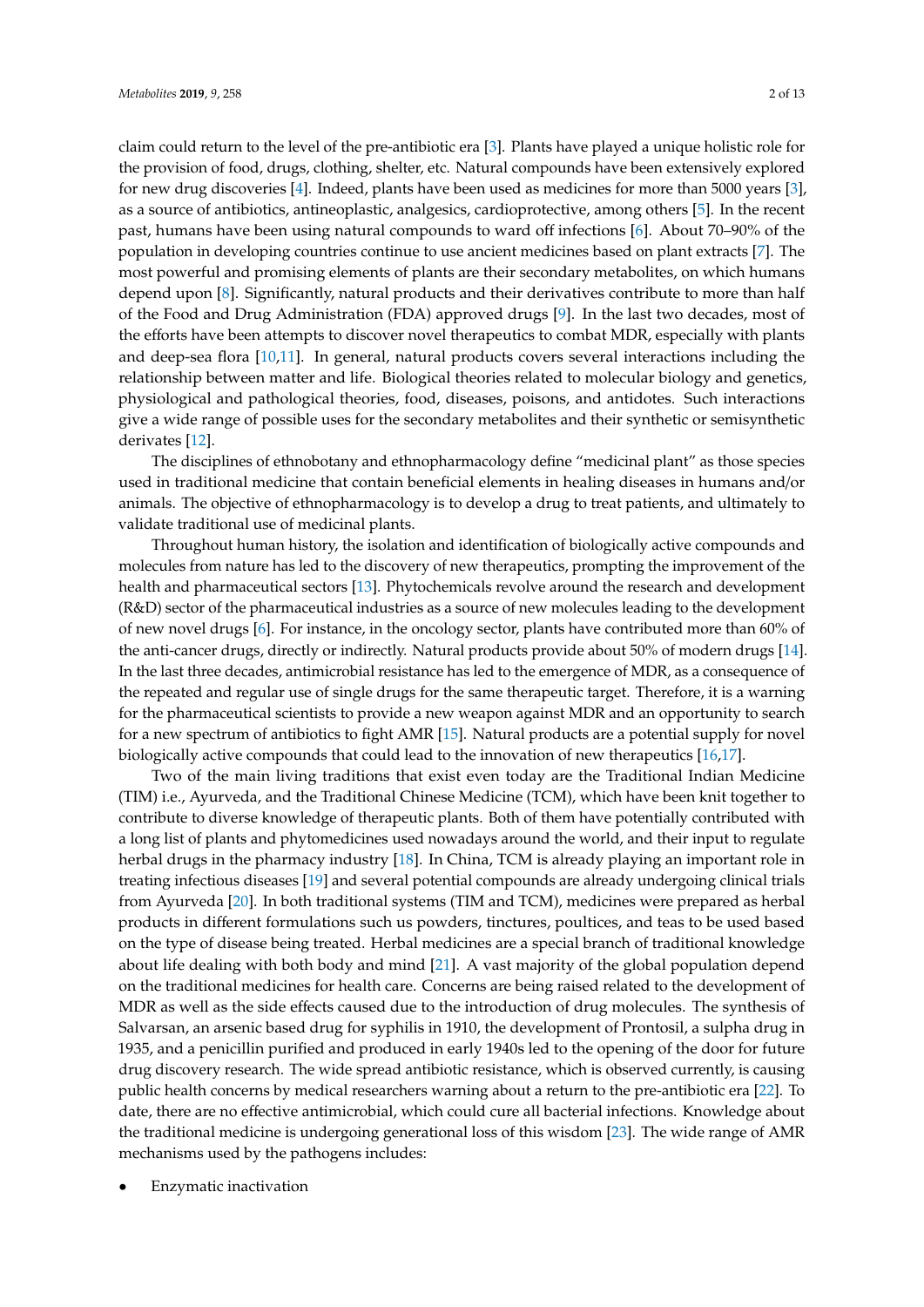• Mechanical protection provided by biofilm formation.

#### **2. New Approaches for Herbal Drugs Usage:** *in silico* **Drug Discovery**

Plants produce diverse compounds (secondary metabolites) during their lifetime, a consequence of the metabolic activities occurring within them. During the last decade, most of the ethnopharmacology resources were available in the form of comprehensive medical manuals. One of them is the Ayurvedic Pharmacopoeia of India [\[24\]](#page-9-18). These manuals do not provide suitable methodologies for in silico screening application. Researchers have developed several databases that store all the information that will accelerate the discovery of novel herbal drugs. Undoubtedly, database technologies opened the door for new and multiple avenues to facilitate access to higher levels of data complexity (Table [1\)](#page-3-0). There are various libraries constructed by computational chemists for natural products that aim to provide excellent resources for screening and the selection of natural products [\[25\]](#page-9-19). Fortunately, different databases have been developed with the aim of in silico screening of ethnopharmacology records [\[26,](#page-9-20)[27\]](#page-9-21). The diverse range of phytochemicals is being exploited by chemoinformatics [\[28\]](#page-10-0), which ultimately accelerates the pipeline of drug development [\[29\]](#page-10-1). Several other databases for drug development can be explored from this link (https://[www.drugbank.ca](https://www.drugbank.ca/databases)/databases). In silico High-throughput Screening (HTS), based on molecular docking, is frequently used to minimize the drugs for in vitro and in vivo screening. Thus, HTS is a powerful tool for screening the maximum number of natural compounds in a very short time to identify potential drugs.

| Database Name                                                           | Hyperlink                                                              | <b>Purpose of the Database</b>                                                             |
|-------------------------------------------------------------------------|------------------------------------------------------------------------|--------------------------------------------------------------------------------------------|
| Indian Medicinal Plants,<br>Phytochemistry and Therapeutics<br>(IMPPAT) | http://cb.imsc.res.in/imppat/home                                      | The database contains the largest<br>phytochemicals list of the Indian<br>medicinal plants |
| <b>METLIN Metabolomics</b>                                              | https:<br>//metlin.scripps.edu/landing_<br>page.php?pgcontent=mainPage | MS/MS metabolite database                                                                  |
| Cardiovascular Disease Herbal<br>Database (CVDHD)                       | http://pkuxxj.pku.edu.cn/CVDHD                                         | Database specialized in herbs used<br>for cardiovascular diseases for<br>drug discovery    |
| KNApSAcK                                                                | http://www.knapsackfamily.com/<br>KNApSAcK/                            | Database to find<br>species-metabolite relationship                                        |
| Dr. Duke's Phytochemical &<br>Ethnobotanical Database                   | https://phytochem.nal.usda.gov/<br>phytochem/search/list               | Database for searching chemical,<br>bioactivity, and ethnobotany<br>information            |
| <b>Traditional Chinese Medicine</b><br>Integrated Database (TCMID)      | http://119.3.41.228:8000/                                              | A complete database of the TCM,<br>including formulae, herbs, and<br>herbal ingredients    |
| TCM@Taiwan                                                              | http://tcm.cmu.edu.tw/                                                 | The world's largest database of<br>TCM for drug screening in silico                        |
| <b>TCM-Mesh</b>                                                         | http://mesh.tcm.<br>microbioinformatics.org                            | Database for network<br>pharmacology analysis of TCM<br>preparations                       |

**Table 1.** Databases available for natural products screening.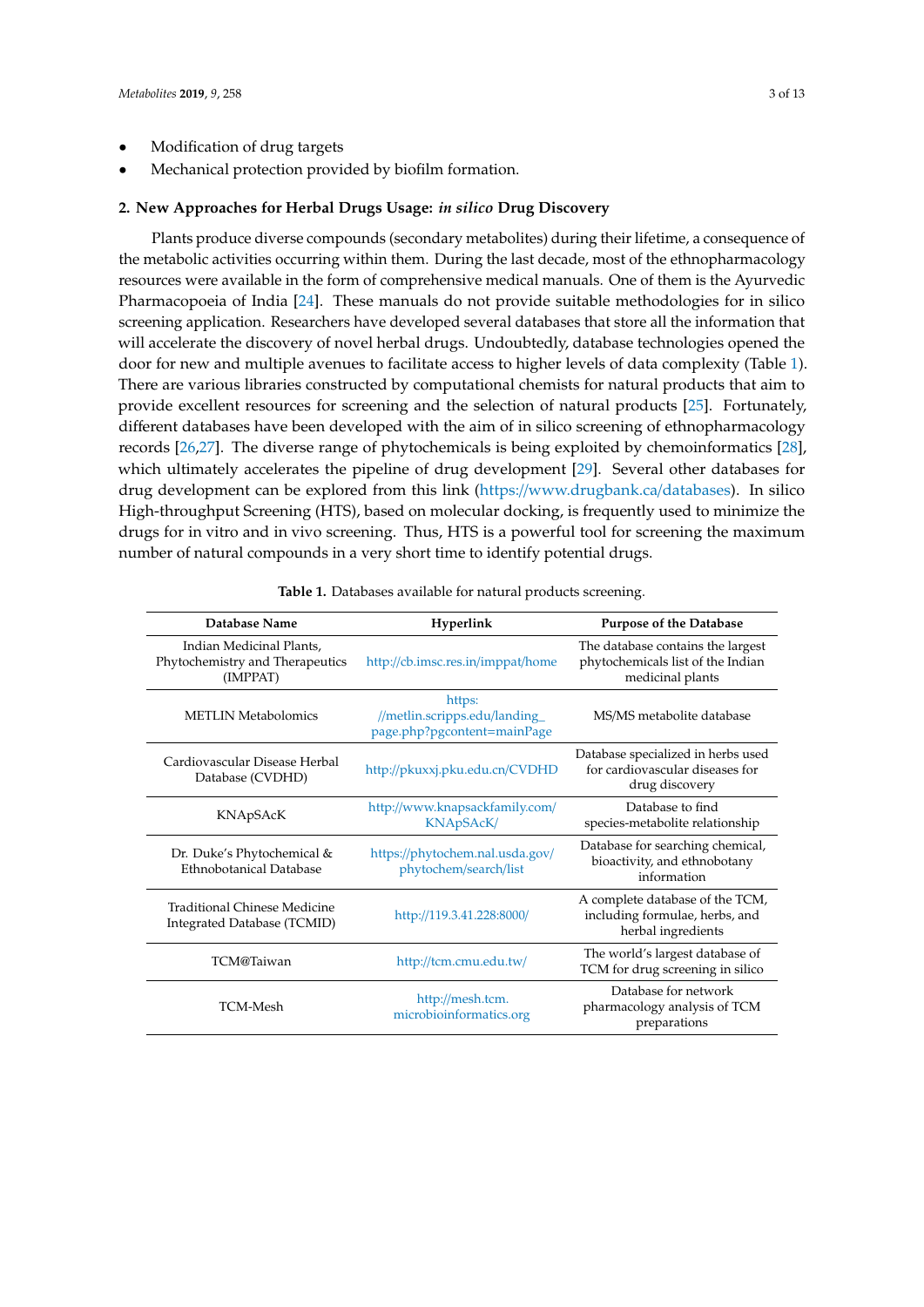<span id="page-3-0"></span>

| Database Name                                     | Hyperlink                                             | <b>Purpose of the Database</b>                                                                                                           |
|---------------------------------------------------|-------------------------------------------------------|------------------------------------------------------------------------------------------------------------------------------------------|
| DrugBank                                          | https://www.drugbank.ca/                              | Bioinformatics and<br>cheminformatics database for drug<br>data and drug target information                                              |
| Search Tool for Interacting<br>Chemicals (STITCH) | http://stitch.embl.de/                                | Database specialized in the known<br>and predicted interactions<br>between chemicals and proteins                                        |
| Medicinal Plant Genomics<br>Resource (MPGR)       | http://medicinalplantgenomics.<br>msu.edu             | Website specialized in the genome<br>and metabolome of medicinal<br>plants                                                               |
| PubChem                                           | https:<br>//pubchem.ncbi.nlm.nih.gov/                 | Chemistry database                                                                                                                       |
| Therapeutic Targets Database<br>(TTD)             | https://db.idrblab.org/ttd/                           | Database of therapeutic proteins<br>and nucleic acid targets, targeted<br>disease, pathway information and<br>drugs used for the targets |
| <b>NuBBE</b> Database                             | http://nubbe.iq.unesp.br/portal/<br>nubbe-search.html | Database is helpful for studies on<br>naturally occurring bioactive<br>compounds, molecular and<br>physicochemical properties            |
| SistematX                                         | https://sistematx.ufpb.br/                            | An online Cheminformatics tool<br>for secondary metabolites data<br>management                                                           |
| Super Natural II                                  | http://bioinformatics.charite.de/<br>supernatural     | Natural products database which<br>contains ~325,508 natural<br>compounds (NCs)/ molecules                                               |
| InterBioScreen Natural Products<br>Database       | https://www.ibscreen.com/<br>natural-compounds        | The database contains over 68 000<br>highly diverse natural compounds                                                                    |

**Table 1.** *Cont*.

The most important paradigm shift was the recent discovery of the powerful antimalarial drug, Artemisinin, which is derived from *Artemisia annua* L. (sweet wormwood)*,* a shrub from the Chinese medicinal plant [\[30\]](#page-10-2). This discovery led to YouYou Tu receiving the Nobel Prize in Medicine/Physiology in 2015. Currently, the Artemisinin-based combination therapies (ACTs) are recommended by the World Health Organization (WHO) for treatment of the deadliest malaria, that is caused by the bite of female anopheles mosquitos, especially *Plasmodium falciparum* parasite [\[31\]](#page-10-3).

#### **3. Exploring Botanicals as Bio-Compatible Therapeutics**

There is a total of 21,000 plants listed by WHO which are extensively used for medicinal purposes throughout the world. In India, approximately 2500 species have been discovered, out of which 150 are used commercially on a fairly large scale by the biopharmaceutical companies as mainstream medicine. India is the largest producer of medicinal plants and owns the name "the botanical garden of the world" [\[32\]](#page-10-4). Traditional Medicine (TM) offers interesting possibilities to combat MDR [\[33\]](#page-10-5). Herbal products show a wide spectrum of biological activities and thus are efficiently harnessed for managing diseases [\[34\]](#page-10-6). Merging nutritional and therapeutic prospective may provide a powerful weapon for controlling an array of diseases [\[35\]](#page-10-7). Secondary metabolites are the result of secondary plant metabolism and occur as an intermediate or end products [\[36\]](#page-10-8). The structures of secondary metabolites have been optimized during evolution so they act as defence mechanisms by interfering with molecular targets within the cell in herbivores, microbes, and plants [\[37\]](#page-10-9). In addition, many secondary metabolites can affect cell signalling or protect against oxidative or UV stress [\[38\]](#page-10-10). Herbal antibiotics work against both gram-negative and gram-positive bacteria. Plant derived antibiotics act predominantly through the breakdown of the cell wall and cell membranes of microorganisms, which can lead to the release of cellular content, protein binding domain disruption, enzyme inactivation, and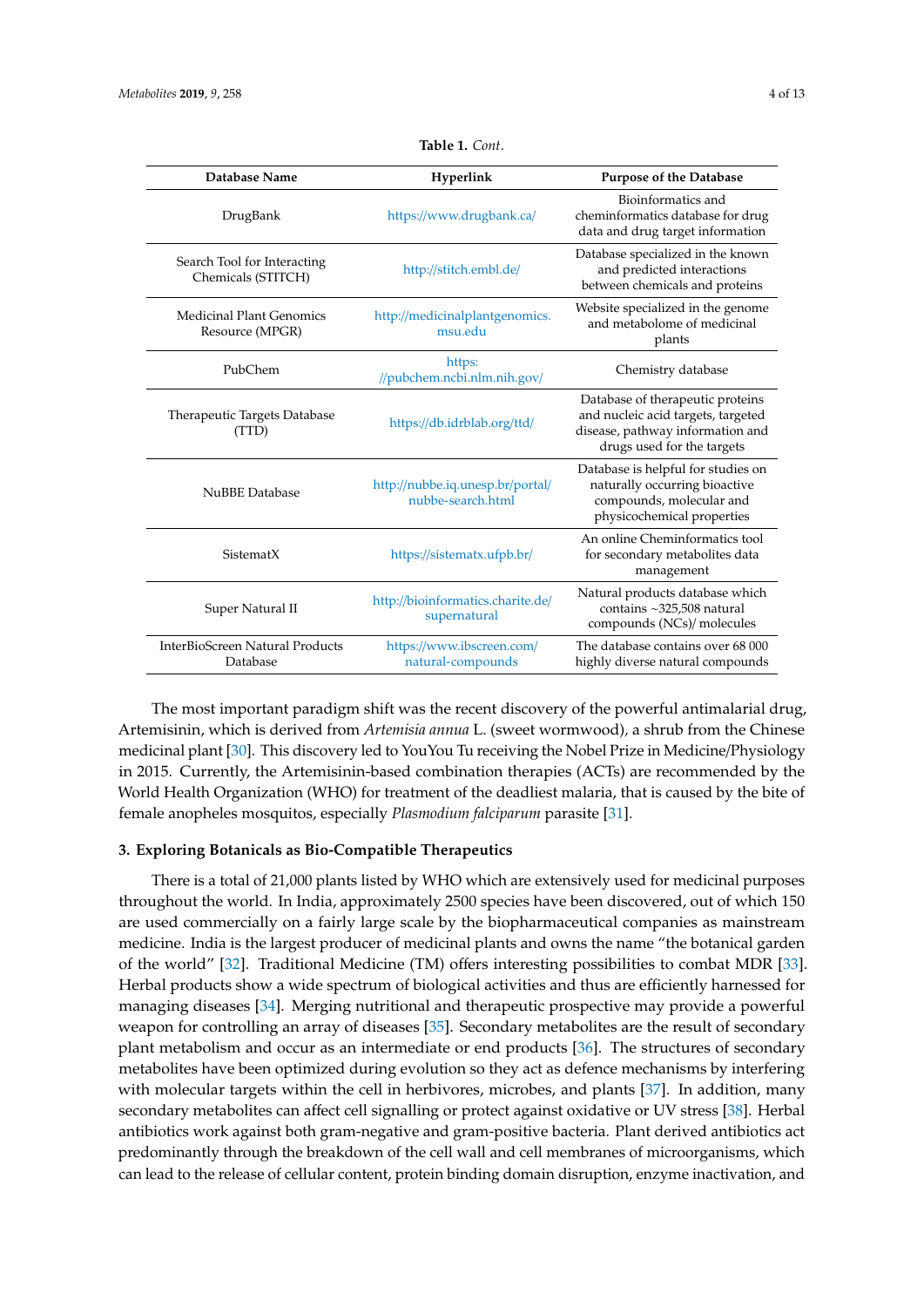ultimately leading to cell death [\[39\]](#page-10-11). Natural product derived drugs are called ideal antibiotics [\[40\]](#page-10-12). Consequently, they may not only be effective by killing the microorganism, but also by affecting cellular events in the pathogenic process. Therefore, the bacteria, fungi, and viruses do not have the ability to develop resistance to botanicals. There are billions of species of plants, fungi, bacteria, and animals that produce a plethora of chemical compounds with equally diverse chemical structures, activities, and pharmacological properties, many of which are still unknown to humans. Hence, nature is the exclusive and ultimate source of all such drugs. From a drug discovery perspective, plant chemical molecules will hit the drug target at specific sites and rule over the synthetic compound. Thus, plant chemical constituents are one of the richest hot spots for most significant new drug discoveries [\[41\]](#page-10-13). Herbal medicines have gained special interest in recent years as a subject of both commercial and scientific interests [\[42\]](#page-10-14).

#### **4. Plant Secondary Metabolites: Key Target Player**

Plants synthesize secondary metabolites (small organic molecules) that are not required for their normal growth or development but are essentially required for reproduction and defence mechanism against bacteria, fungus, virus, vertebrates, etc. These products have a great potential to act as drugs [\[43](#page-10-15)[,44\]](#page-10-16). Many secondary metabolites are involved in the antagonistic relationship between plants and other organisms, but also in mutualistic ones (i.e., plants/pollinators, plants/disseminators, nitrogen-fixing plants/microorganisms, etc.) [\[45\]](#page-10-17). Secondary metabolites are the heterogeneous group of naturally occurring compounds, which have been used to treat various diseases [\[46\]](#page-10-18). The biochemistry of medicines based on traditional natural products have made a tremendous contribution to public healthcare and has boosted the development of affordable medicines globally [\[47\]](#page-10-19). Secondary metabolites have been investigated extensively since the 1850s [\[48\]](#page-10-20). Their classification can be based on the chemical composition (containing nitrogen or not), chemical structure (e.g., having rings, containing a sugar), the biosynthetic pathway (e.g., phenylpropanoid, which produces tannins) or their solubility. They are divided into three large categories, namely alkaloids, terpenes, and phenolics [\[48](#page-10-20)[,49\]](#page-10-21). The greater part of plant derived compounds are phytochemicals, and secondary metabolites, which play a dominant role as antimicrobials and antivirals and are classified in many groups such as, alkaloids, phenolics, polyphenols, flavonoids, quinones, tannins, coumarins, terpenes, lectins and polypeptides, saponins, etc. [\[49](#page-10-21)[–51\]](#page-11-0). Due to the high demand on the pharmaceutical and food industries, antimicrobial properties of polyphenols have been fuelled to develop new food preservatives to avoid synthetic preservatives and to develop novel therapies for the treatment of different microbial infections to combat microbial resistance against conventional antibiotics.

#### **5. Mechanism of Action of Botanicals: Proof Based Research**

Ethnobotany is located at the heart of natural science that deals with the relationship between plants and humans. Scientists explore the knowledge of ethnobotanical for the bioprocessing of new drugs together with new food crops to feed the growing human population. In order to identify new potential bioactive compounds from plant species, the knowledge of ethnobotany is essential. This emerging scientific field is accelerating the discovery of new biologically and chemically active natural compounds [\[52\]](#page-11-1). Table [2](#page-5-0) gives details about classical medicines developed from different plant species [\[53\]](#page-11-2). Synthetic drugs and natural products differ significantly in terms of the frequency and configuration of different radicals [\[54\]](#page-11-3). The natural products have less nitrogen, sulphur, phosphorus, halogens, and exhibit overall enhanced scaffold variety, molecular complexity, stereo chemical abundance, diversity in the ring system, and carbohydrate contents [\[55\]](#page-11-4). Additionally, plant products have the ability to modify or inhibit protein–protein interactions, thus presenting themselves as effective modulators of immune response, mitosis, apoptosis, and signal transduction [\[56\]](#page-11-5). Bacteria are unable to develop resistance to multiple chemically complex phytochemicals present in plant extracts [\[57\]](#page-11-6). The use of traditional medicines clearly depicts how biologically potential active compounds can kill the pathogens and can stop further advance of the disease. During the early 19th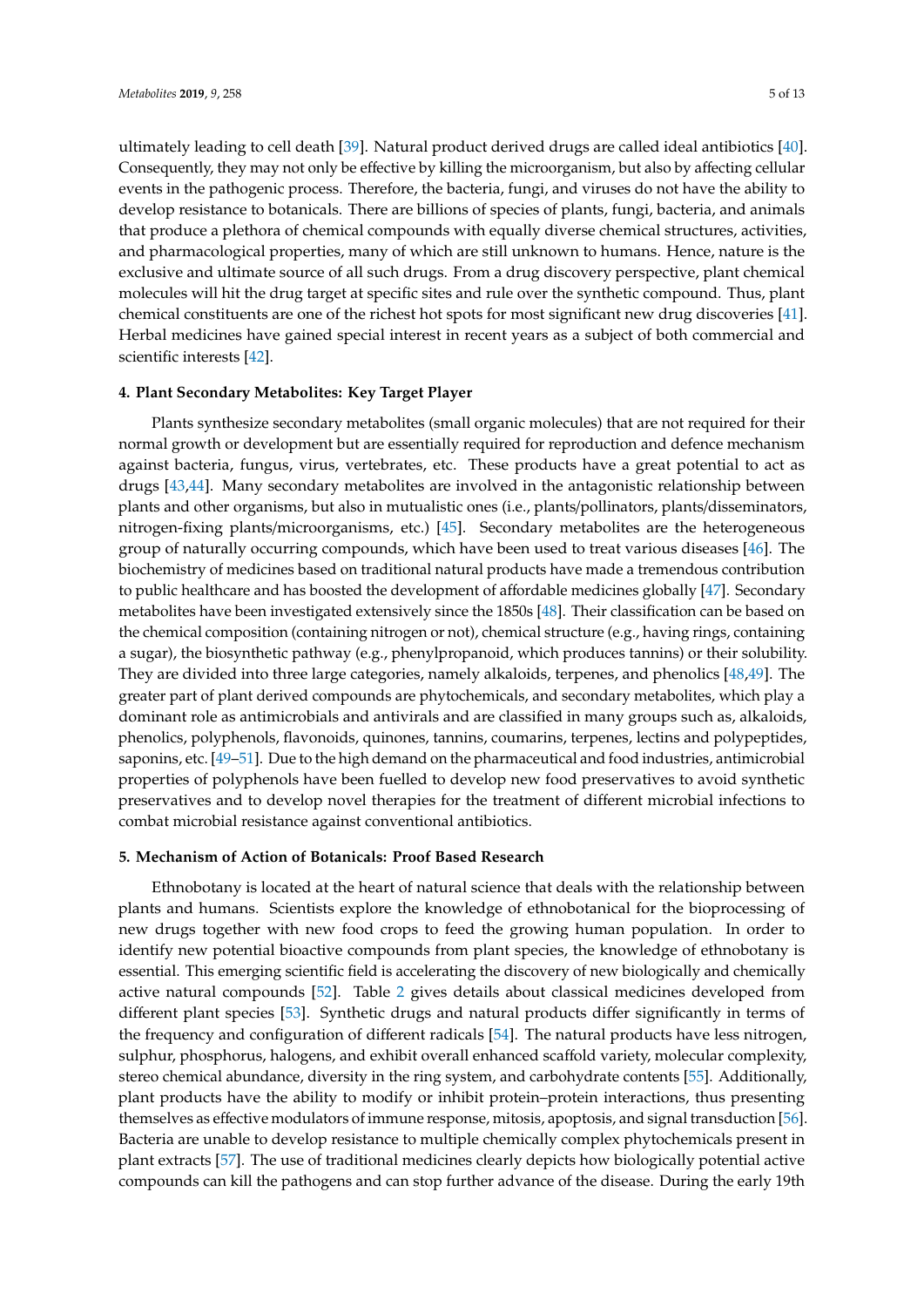century, new research began that involve the isolation and purification of plant active compounds with the help of different traditional techniques and methodologies. For example, there was a discovery of painkiller (analgesic) drugs codeine and morphine from the opium plant (*Papaver somniferum* L.), cocaine from *Erythroxylum coca* Lam., and quinine from *Cinchona calisaya* Wedd, etc., which are currently in use [\[58\]](#page-11-7). The microbial cell can be affected by secondary metabolites in several different ways. These include:

- Disruption of cell membrane functions and structure [\[59\]](#page-11-8)
- Interference with intermediary metabolism [\[60\]](#page-11-9)
- Interruption of DNA/RNA synthesis and function [\[61\]](#page-11-10)
- Interruption of normal cell communication (quorum sensing) [\[62\]](#page-11-11)
- <span id="page-5-0"></span>Induction of coagulation of cytoplasmic constituents [\[63\]](#page-11-12).

| <b>Plant Derived Drugs/Molecules</b> | <b>Plant Species</b>                                    |  |
|--------------------------------------|---------------------------------------------------------|--|
| Aspirin                              | Filipendula ulmaria (L.) Maxim                          |  |
| Codeine                              | Papaver somniferum L.                                   |  |
| Papaverine                           | Papaver somniferum L.                                   |  |
| Colchicine                           | Colchicum autumnale L.                                  |  |
| Digoxin and digitoxin                | Digitalis purpurea L.                                   |  |
| Cannabidiol                          | Cannabis sativa L.                                      |  |
| Tetrahydrocannabinol                 | Cannabis sativa L.                                      |  |
| Vinblastine and vincristine          | Catharanthus roseus (L.) G. Don                         |  |
| Artemisinin                          | Artemisia annua L.                                      |  |
| Galantamine (Reminyl <sup>®</sup> )  | Galanthus woronowii Losinsk.                            |  |
| Apomorphine hydrochloride (Apokyn®)  | Papaver somniferum L.                                   |  |
| Tiotropium bromide (Spiriva®)        | Atropa belladonna L.                                    |  |
| Paclitaxel (Taxol <sup>®</sup> )     | Taxus brevifolia Nutt.                                  |  |
| Vinblastine and vincristine          | Catharanthus roseus (L.) G. Don                         |  |
| Paclitaxel                           | Taxus brevifolia Nutt. & Taxus chinensis (Pilg.) Rehder |  |
| Camptothecin                         | Camptotheca acuminate Decne.                            |  |
| Allicin (diallylthiosulfnate)        | garlic (Allium sativum L.)                              |  |

**Table 2.** Examples of successful drugs derived from medicinal plants.

The plant-extracted product may exert its anti-microbial activity, not by killing the microorganism itself, but by affecting several key events in the pathogenic process [\[64,](#page-11-13)[65\]](#page-11-14). The anti-diarrheal activity of extracts collected from the guava leaf is one such example. The extract of guava leaf is not bactericidal, but affects crucial pathogenic events of colonization and toxin production by diarrheal pathogens [\[66\]](#page-11-15). The study by Rajasekaran et al. [\[67\]](#page-11-16) also demonstrates that the presence of multiple antiviral components in plant extracts interfaces with different viral proteins at various stages of viral replication. A study by Gupta et al. [\[68\]](#page-11-17) showed that extracts from *Alpinia galanga* (L.) Willd. are effective against multi-drug resistant isolates of *M. tuberculosis*. The efficacy of extracts under aerobic and anaerobic conditions is suggestive of varied mode(s) of action by phytoactive components present in the plant extract. This innovation led to the discovery of different biologically active plant compounds. Aqueous extracts of the Chilean soapbark tree (*Quillaja saponaria* Molina) contain many physiologically active triterpenoid saponins [\[69\]](#page-11-18). These saponins have been tested for use in animal and human vaccines as they exhibit strong adjuvant activity [\[70\]](#page-11-19). Because of the strong immune-enhancing activity of *Quillaja* spp. extracts,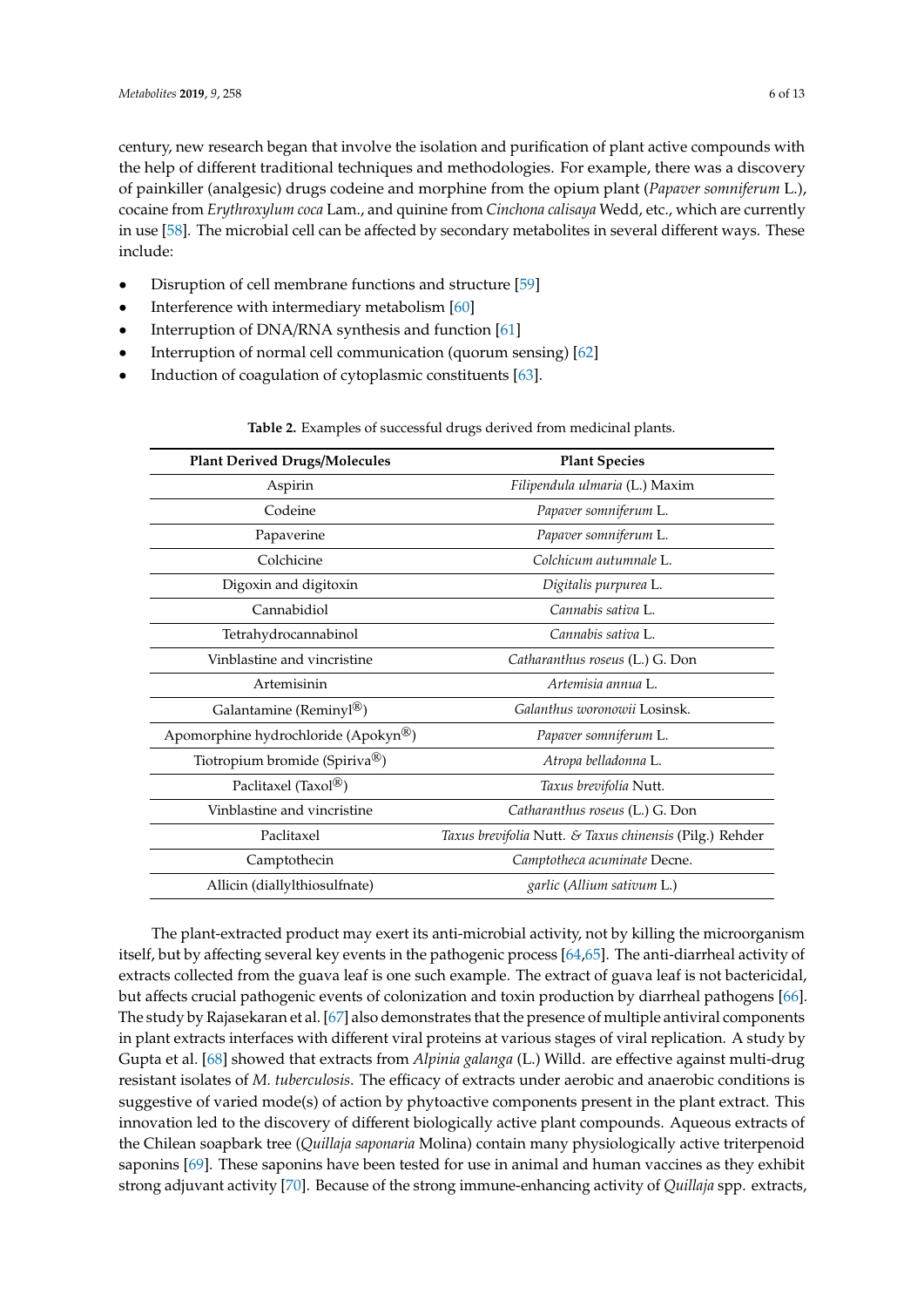it may lead to a reduction in virus infection in vivo and some researchers have suggested that *Quillaja* saponins prevent attachment of rotavirus by forming a 'coat' on the epithelium of the host's small intestine [\[71\]](#page-11-20). Hence, ethnobotany is also called the "medicine of life" [\[42\]](#page-10-14).

#### **6. Herbal Drug Formulations**

Undoubtedly, there are many herbal drug formulations (Table [3\)](#page-6-0) commercially available in the market and regularly used by patients. An ethnopharmacologist selects desired plants from a variety of sources, and then a phytochemist extracts active compounds from the selected plants followed by biological identification and screening assays in order to identify the potential pharmacological activity. Next, the exact molecular mechanism, the mode of action, and therapeutic target will be studied by a molecular biologist, which is known as in vitro drug discovery. Following these studies, comes the in vivo tests to mainly check the efficacy, toxicity, and the effect and interaction of the new drug in a complete organism, preferably in mammals. The final identification from many compounds to a single potential active compound requires a multidisciplinary approach termed as pharmacognosy. A remarkably success story of an herbal product is the curcumin (natural polyphenols) isolated from *Curcuma longa* L. It is sold in the market in many forms such as herbal supplements, food additives to increase flavour and aroma, cosmetics ingredients, and as a colouring agent in many food items [\[72\]](#page-12-0). This yellow chemical is the most outstanding chemotherapeutic agent studied so far. The curcumin is used as medicine in both the ancient system of medicine TIM and TCM for the treatment of many diseases [\[73\]](#page-12-1). The potential power of curcumin to regulate several essential biological functions inside the body, such as redox status, protein kinases, transcription factors, adhesion molecules, and cytokines makes curcumin a key player in many different diseases like antineoplastic, anti-proliferative, anti-aging, anti-inflammatory, anti-angiogenic, scar formation, and anti-oxidant agent. Hence, it is used continuously to treat several diseases. This includes acquired immunodeficiency disease (AIDS), inflammatory bowel diseases, neurodegenerative diseases, inflammatory bowel diseases, cancer, cardiovascular diseases, allergies, rheumatoid arthritis, diabetes, psoriasis, scleroderma, asthma and bronchitis, and renal ischemia [\[74\]](#page-12-2). Another important example of a plant used in TCM is *Cannabis sativa* L., usually used to treat constipation, malaria, rheumatic pains as well as pain during childbirth. *C. sativa* L. is an important plant from the drug discovery point of view as it contains more than 60 terpenophenolic compounds called phytocannabinoids. For the last two centuries, *Cannabinoids* have been used as supportive drugs for those patients whose treatment requires radiation or chemotherapies [\[75\]](#page-12-3).

<span id="page-6-0"></span>

| <b>Functional Properties</b> | <b>Plant Molecules</b>                                                                                                                   | <b>References</b>                                        |
|------------------------------|------------------------------------------------------------------------------------------------------------------------------------------|----------------------------------------------------------|
| Food and Nutrition           | Vitamins, flavonols carotenoids,<br>anthocyanins catechins, lycopene,<br>genistein, daidzein, resveratrol,<br>plant-based/non-dairy milk | Rahal et al., 2014 [76]                                  |
| Health                       | Taxol, quinine, artemisinin,<br>morphine, minerals,<br>polysaccharides, amino acids,<br>enzymes, vitamins,                               | Fridlender et al., 2015 [77]<br>Habeeb et al., 2007 [78] |
| Sweeteners                   | Stevioside, rebaudioside A<br>$(C_{44}H_{70}O_{230)}$                                                                                    | Soejarto et al., 2019 [79]                               |
| Aroma/flavours               | Menthol, benzyl acetate, vanillin,<br>2-phenylethel alcohol, eugenol,<br>limonene, linalool, ionones,<br>anethole, cinnamaldehyde        | Schwab et al., 2008 [80]<br>Altemimi et al., 2017 [81]   |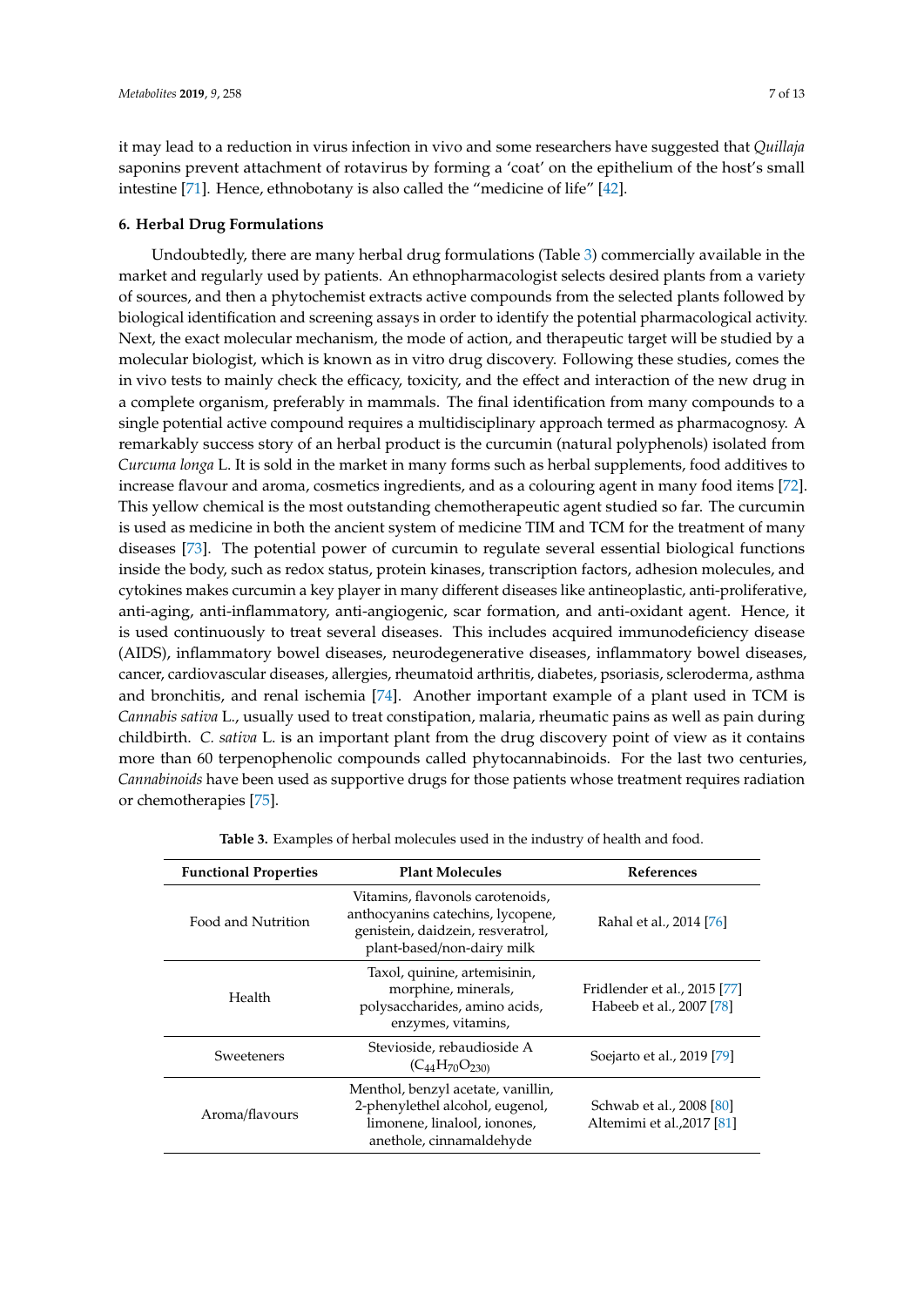#### **7. Bio-Enhancers: Combining Traditional and Modern Medicine**

Modern medicines have many disadvantages. A significant one is the side effects, which can impair the quality of life. Moreover, the treatment cost is also higher than can be afforded by millions of patients who are living in developing nations. Hence, there is no doubt that there is an unmet need for new effective and less harmful drugs, natural product derived compounds, and for promising new drugs that overcome the disadvantages of using modern medicines [\[82\]](#page-12-10). As increased acquired resistance to conventional antibiotics is evident, it is logical to attempt combining a therapy of standard antibiotics with plant extracts that possess bio-enhancing activity to attain bactericidal synergism [\[83](#page-12-11)[,84\]](#page-12-12). Combination therapy can be used for:

- Expansion of antimicrobial spectrum
- Prevention of the emergence of drug resistant mutants
- Minimizing the toxicity level.

#### **8. Bio-Enhancers May Act By**

- Increasing drug ADME (Absorption, Distribution, Metabolism, and Excretion)
- Modulating biotransformation of drugs in the liver and intestines
- Modulating active transport phenomenon
- Decreasing elimination
- Boost the immune system.

It is often believed that bacteria cannot develop resistance to botanicals [\[85\]](#page-12-13). It is possible that bacteria may develop resistance to herbal treatment if only one active principal with a specific target is involved [\[86\]](#page-12-14), a situation similar to an antibiotic. Nevertheless, since the available literature on bacteria developing resistance to botanicals is limited then further research is required on mechanisms to study the development of this resistance [\[87\]](#page-12-15).

#### **9. Concluding Remarks and Future Prospects**

In the current scenario, the problem of emerging MDR bacteria is posing a global medical threat and is continuously challenging the scientific community. Understanding the key molecular mechanisms involved in the screening of bioactive small molecule compounds has become a major challenge for drug discovery scientists. The reduction of efficacy and the increase of toxicity of synthetic drugs is further aggravating the problem. This has led researchers to look towards herbal drugs for a solution, as they are now known to play a crucial role in the development of effective therapeutics. The success story of artemisinin serves as the best example for encouraging ethnobotanists to pursue research on more plant derived drugs to combat MDR [\[88\]](#page-12-16). Biotechnology is the most powerful tool and will spark the manufacture of new drugs from plant sources at a much faster and controlled process [\[89\]](#page-12-17). It boosts the pipeline of drug discovery and development [\[90–](#page-12-18)[92\]](#page-12-19).

In conclusion, there is an urgent need to continue research models to support the development of botanicals to counter drug resistant microbes, as well as regulatory reforms of clinical development programs. The use of botanical medicines is accelerating and improving the channel of drug development. There are several reasons to use herbal medicines of which two may play pivotal roles. First, herbal treatment provides other mechanisms of action, encompassing in many cases a single drug to treat a single disease. Second, the utilization of unique traditional knowledge of herbal medicine has great potential to generate biocompatible, cost effective solutions and will hasten the discovery of new medicines (Figure [1\)](#page-8-5).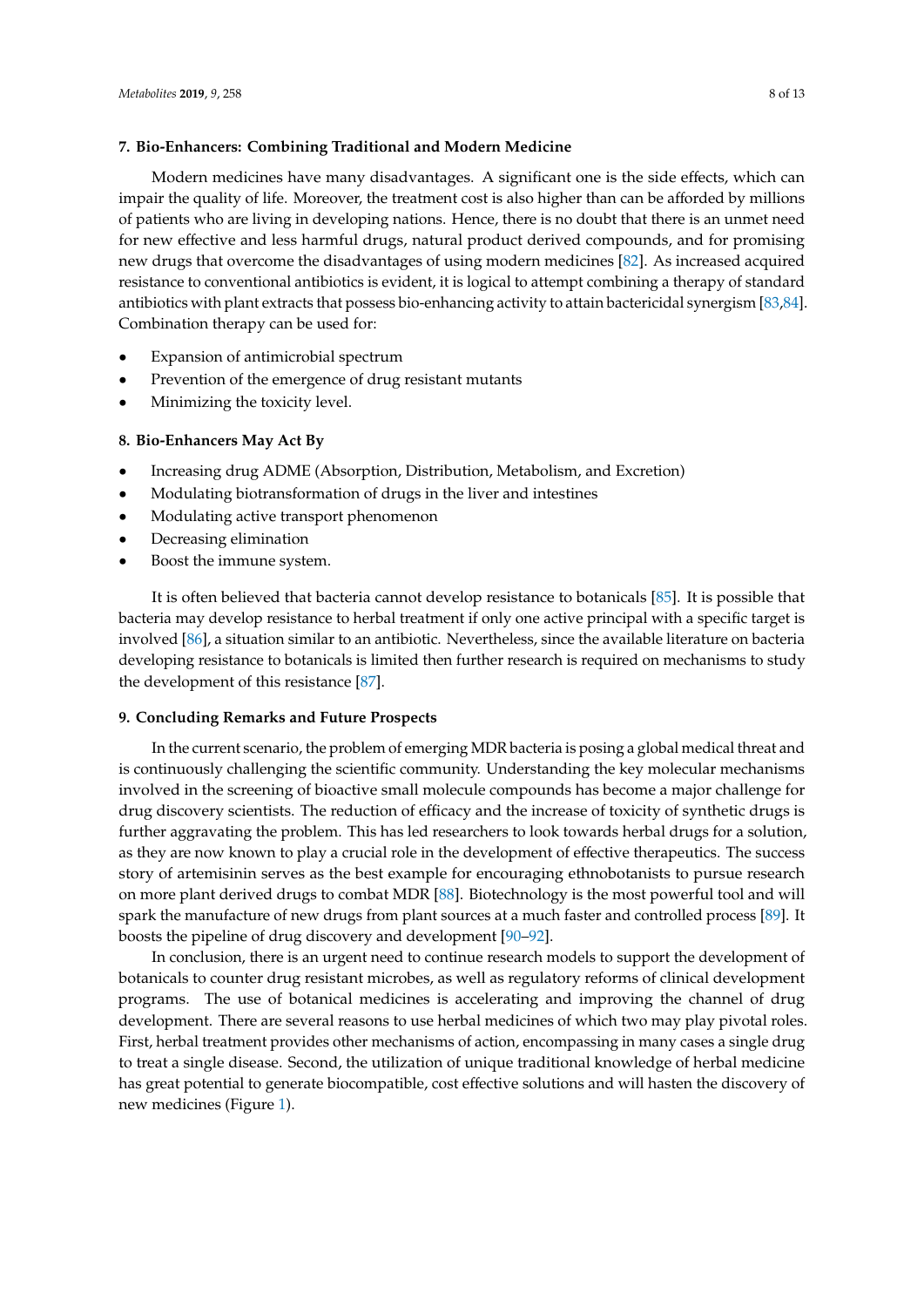<span id="page-8-5"></span>

**Figure 1.** Figure 1. Figure 1. Figure 1. Figure 1. Figure 1. Figure 1. Figure 1. Figure 1. Figure 1. Figure 1. Figure 1. Figure 1. Figure 1. Figure 1. Figure 1. Figure 1. Figure 1. Figure 1. Figure 1. Figure 1. Figure 1. Figure 1. Flow diagram summarizing the potential of natural products in the discovery of new

Organization (WHO), the Food and Drug Administration (FDA), European Medicines Agency (EMA), the biotech companies, pharmaceutical industry, and several other regulatory agencies globally to provide clear guidelines for the discovery and development of herbal drugs to utilize the vast potential of traditional medicine for development of drugs for different diseases. Undoubtedly, medicinal of traditional medicinal  $\alpha$ phytochemicals are important natural resources for future drug discoveries, and only a small percentage of the phytochemical properties of medicinal plants have been investigated. Full effort must be given help of databases and interdisciplinary group efforts. In the end, the finding of more effective and less **References** Indeed, it is an important call for coordination and collaboration between the World Health to explore and evaluate potential molecular characterization of the medicinal compounds with the toxic drugs will benefit the global population.

1. O'Neill, J. *Tackling Drug-Resistant Infections Globally: Final Report and Recommendations–The Review on*  and N.J.-H.; carried out, editing and proofreading the main manuscript text, A.A. and N.L. **Author Contributions:** Conceptualization U.A.; designed and planned the major original draft preparation, U.A.

*Antimicrobial Resistance Chaired by Jim O'Neill*; Wellcome Trust and HM Government: London, UK, 2016. **Funding:** The present study received no any extramural funding support from any organization.

Acknowledgments: We are grateful to Dinkar Sahal (Group Leader-Malaria Drug Discovery), Malaria Research<br>-Delhi 110067, India for helpful discussions, positive criticism and proofreading of the manuscript.  $\mathcal{A}$ , E.; Bishnoi, P.; Patni, B.; Patni, B.; Mishra, A.R. A.P.; Nautiyal, A.R. Antimicrobial $\mathcal{A}$ Laboratory, DBT-International Centre for Genetic Engineering and Biotechnology, Aruna Asaf Ali Marg, New

**Conflicts of Interest:** The authors declare no conflict of interest.

#### 5. Chen, S.; Song, J.; Sun, C.; Xu, J.; Zhu, Y.; Verpoorte, R.; Fan, T.P. Herbal genomics: Examining the biology of traditional medicines. *Science* **2015**, *347*, S27–S29. **References**

- <span id="page-8-0"></span>1. O'Neill, J. Tackling Drug-Resistant Infections Globally: Final Report and Recommendations-The Review on *79*, 629–661. *Antimicrobial Resistance Chaired by Jim O'Neill*; Wellcome Trust; HM Government: London, UK, 2016.
- <span id="page-8-1"></span>2. De Kraker, M.E.A.; Stewardson, J.; Harbath, S. Will 10 million people die a year due to antimicrobial resistance *8*, E239–E253. by 2050? *PLoS Med.* **2016**, *13*, e1002184. [\[CrossRef\]](http://dx.doi.org/10.1371/journal.pmed.1002184) [\[PubMed\]](http://www.ncbi.nlm.nih.gov/pubmed/27898664)
- <span id="page-8-2"></span>3. Brown, E.D.; Wright, G.D. Antibacterial drug discovery in the resistance era. Nature 2016, 529, 336-343. *[and Challen](http://dx.doi.org/10.1038/nature17042)ges* **[CrossRef]** [\[PubMed\]](http://www.ncbi.nlm.nih.gov/pubmed/26791724)
- <span id="page-8-3"></span>4. Chandra, H.; Bishnoi, P.; Yadav, A.; Patni, B.; Mishra, A.P.; Nautiyal, A.R. Antimicrobial Resistance and the Alternative Resources with Special Emphasis on Plant-Based Antimicrobials-A Review. Plants 2017, 6, 16. [CrossRef] [\[PubMed\]](http://www.ncbi.nlm.nih.gov/pubmed/28394295)
- <span id="page-8-4"></span>5. Chen, S.; Song, J.; Sun, C.; Xu, J.; Zhu, Y.; Verpoorte, R.; Fan, T.P. Herbal genomics: Examining the biology of deep-sea microorganisms: Current discoveries and perspectives. *Mar. Drugs* **2018**, *16*, 355. traditional medicines. *Science* **2015**, *347*, S27–S29.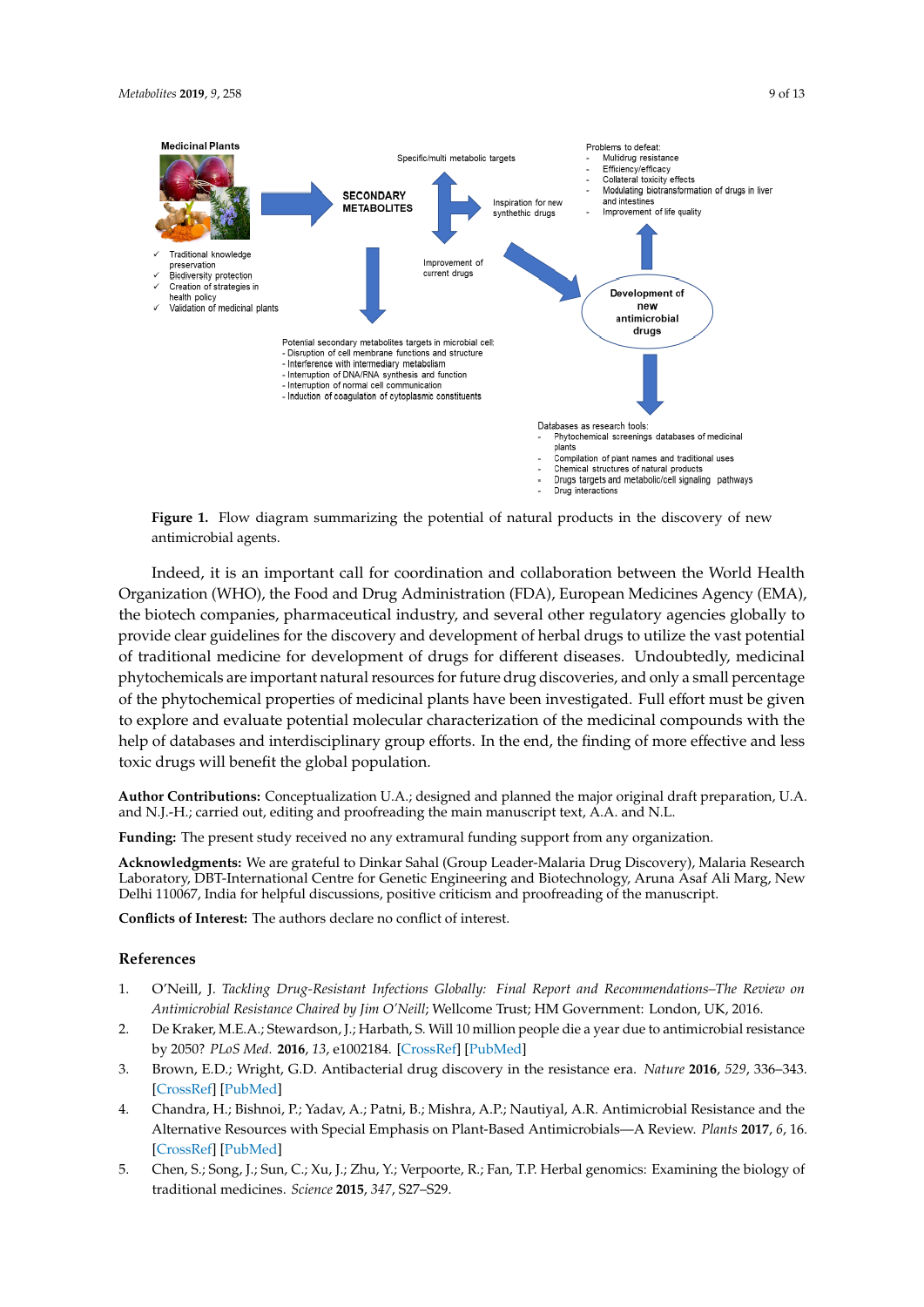- <span id="page-9-0"></span>6. Newman, D.J.; Cragg, G.M. Natural Products as Sources of New Drugs from 1981 to 2014. *J. Nat. Prod.* **2016**, *79*, 629–661. [\[CrossRef\]](http://dx.doi.org/10.1021/acs.jnatprod.5b01055)
- <span id="page-9-1"></span>7. Chin, Y.W.; Balunas, M.J.; Chai, H.B.; Kinghorn, A.D. Drug discovery from natural sources. *AAPS J.* **2006**, *8*, E239–E253. [\[CrossRef\]](http://dx.doi.org/10.1007/BF02854894)
- <span id="page-9-2"></span>8. Robinson, M.M.; Zhang, X. *The World Medicines Situation 2011, Traditional Medicines: Global Situation, Issues and Challenges*; World Health Organization: Geneva, Switzerland, 2011; pp. 1–4.
- <span id="page-9-3"></span>9. Chavan, S.S.; Damale, M.G.; Devanand, B. *Antibacterial and Antifungal Drugs from Natural Source: A Review of Clinical Development*; Natural Products in Clinical Trials: Sharjah, UAE, 2018; Volume 1, p. 114.
- <span id="page-9-4"></span>10. Tortorella, E.; Tedesco, P.; Esposito, P.F.; January, G.G.; Fani, R.; Jaspars, M.; de Pascale, D. Antibiotics from deep-sea microorganisms: Current discoveries and perspectives. *Mar. Drugs* **2018**, *16*, 355. [\[CrossRef\]](http://dx.doi.org/10.3390/md16100355)
- <span id="page-9-5"></span>11. Penesyan, A.; Khelleberg, S.; Egan, S. Development of novel drugs from marine surface associated microorganisms. *Mar. Drugs* **2010**, *8*, 438–459. [\[CrossRef\]](http://dx.doi.org/10.3390/md8030438)
- <span id="page-9-6"></span>12. David, B.; Wolfender, J.-L.; Dias, D.A. The pharmaceutical industry and natural products: Historical status and new trends. *Phytochem Rev.* **2015**, *14*, 299–315. [\[CrossRef\]](http://dx.doi.org/10.1007/s11101-014-9367-z)
- <span id="page-9-7"></span>13. Pye, C.R.; Bertin, M.J.; Lokey, R.S.; Gerwick, W.H.; Linington, R.G. Retrospective analysis of natural products provides insights for future discovery trends. *Proc. Natl. Acad. Sci. USA* **2017**, *114*, 5601–5606. [\[CrossRef\]](http://dx.doi.org/10.1073/pnas.1614680114)
- <span id="page-9-8"></span>14. Boucher, H.W.; Ambrose, P.G.; Chambers, H.F.; Ebright, R.H.; Jezek, A.; Murray, B.E.; Newland, J.G.; Ostrowsky, B.; Rex, J.H. White paper: Developing antimicrobial drugs for resistant pathogens, narrow-spectrum indications, and unmet needs. *J. Infect. Dis.* **2017**, *216*, 228–236. [\[CrossRef\]](http://dx.doi.org/10.1093/infdis/jix211) [\[PubMed\]](http://www.ncbi.nlm.nih.gov/pubmed/28475768)
- <span id="page-9-9"></span>15. Luepke, K.H.; Suda, K.J.; Boucher, H.; Russo, R.L.; Bonney, M.W.; Hunt, T.D.; Mohr, J.F., 3rd. Past, present, and future of antibacterial economics: Increasing bacterial resistance, limited antibiotic pipeline, and societal implications. *Pharmacotherapy* **2017**, *37*, 71–84. [\[CrossRef\]](http://dx.doi.org/10.1002/phar.1868) [\[PubMed\]](http://www.ncbi.nlm.nih.gov/pubmed/27859453)
- <span id="page-9-10"></span>16. Rodrigues, T.; Reker, D.; Schneider, P.; Schneider, G. Counting on natural products for drug design. *Nat. Chem.* **2016**, *8*, 531–541. [\[CrossRef\]](http://dx.doi.org/10.1038/nchem.2479) [\[PubMed\]](http://www.ncbi.nlm.nih.gov/pubmed/27219696)
- <span id="page-9-11"></span>17. Patwardhan, B.; Warude, D.; Pushpangadan, P.; Bhatt, N. Ayurveda and traditional Chinese medicine: A comparative overview. *Evid. Based Complement. Altern. Med.* **2005**, *2*, 465–473. [\[CrossRef\]](http://dx.doi.org/10.1093/ecam/neh140) [\[PubMed\]](http://www.ncbi.nlm.nih.gov/pubmed/16322803)
- <span id="page-9-12"></span>18. Jianjun, T.; Zhou, Z. Traditional Chinese Medicine as Prevention and Treatment Strategies of HIV Infection. *J. Drug* **2016**, *1*, 28–36.
- <span id="page-9-13"></span>19. Butler, M.S.; Robertson, A.A.V.; Cooper, M.A. Natural product and natural product derived drugs in clinical trials. *Nat. Prod. Rep.* **2014**, *31*, 1612–1661. [\[CrossRef\]](http://dx.doi.org/10.1039/C4NP00064A)
- <span id="page-9-14"></span>20. Wood, M. *The Book of Herbal Wisdom: Using Plants as Medicines*; North Atlantic Books: Berkeley, CA, USA, 2017.
- <span id="page-9-15"></span>21. Blair, J.M.A.; Webber, M.A.; Baylay, A.J.; Ogbolu, D.O.; Piddock, L.J. Molecular mechanisms of antibiotic resistance. *Nat. Rev. Microbiol.* **2015**, *13*, 42–51. [\[CrossRef\]](http://dx.doi.org/10.1038/nrmicro3380)
- <span id="page-9-16"></span>22. Atanasov, A.G.; Waltenberger, B.; Pferschy-Wenzig, E.M.; Linder, T.; Wawrosch, C.; Uhrin, P.; Temml, V.; Wang, L.; Schwaiger, S.; Heiss, E.H.; et al. Discovery and resupply of pharmacologically active plant-derived natural products: A review. *Biotechnol. Adv.* **2015**, *33*, 1582–1614. [\[CrossRef\]](http://dx.doi.org/10.1016/j.biotechadv.2015.08.001)
- <span id="page-9-17"></span>23. National Center for Complementary and Integrative Health. *Natural Product Libraries*; National Institutes of Health: Bethesda, MD, USA, 2017. Available online: https://nccih.nih.gov/grants/[naturalproducts](https://nccih.nih.gov/grants/naturalproducts/libraries)/libraries (accessed on 20 August 2019).
- <span id="page-9-18"></span>24. Owen, J.G.; Reddy, B.V.; Ternei, M.A.; Charlop-Powers, Z.; Calle, P.Y.; Kim, J.H.; Brady, S.F. Mapping gene clusters within arrayed metagenomic libraries to expand the structural diversity of biomedically relevant natural products. *Proc. Natl. Acad. Sci. USA* **2013**, *110*, 11797–11802. [\[CrossRef\]](http://dx.doi.org/10.1073/pnas.1222159110)
- <span id="page-9-19"></span>25. Medina-Franco, J.L. Discovery and development of lead compounds from natural sources using computational approaches. In *Evidence-Based Validation of Herbal Medicine*; Elsevier: Amsterdam, The Netherlands, 2015; pp. 455–475.
- <span id="page-9-20"></span>26. Baxevanis, A.D.; Bateman, A. The importance of biological databases in biological discovery. *Curr. Protoc. Bioinform.* **2015**, *50*, 1.1.1–1.1.8. [\[CrossRef\]](http://dx.doi.org/10.1002/0471250953.bi0101s50)
- <span id="page-9-21"></span>27. Prachayasittikul, V.; Worachartcheewan, A.; Shoombuatong, W.; Songtawee, N.; Simeon, S.; Prachayasittikul, V.; Nantasenamat, C. Computer-aided drug design of bioactive natural products. *Curr. Top. Med. Chem.* **2015**, *15*, 1780–1800. [\[CrossRef\]](http://dx.doi.org/10.2174/1568026615666150506151101) [\[PubMed\]](http://www.ncbi.nlm.nih.gov/pubmed/25961523)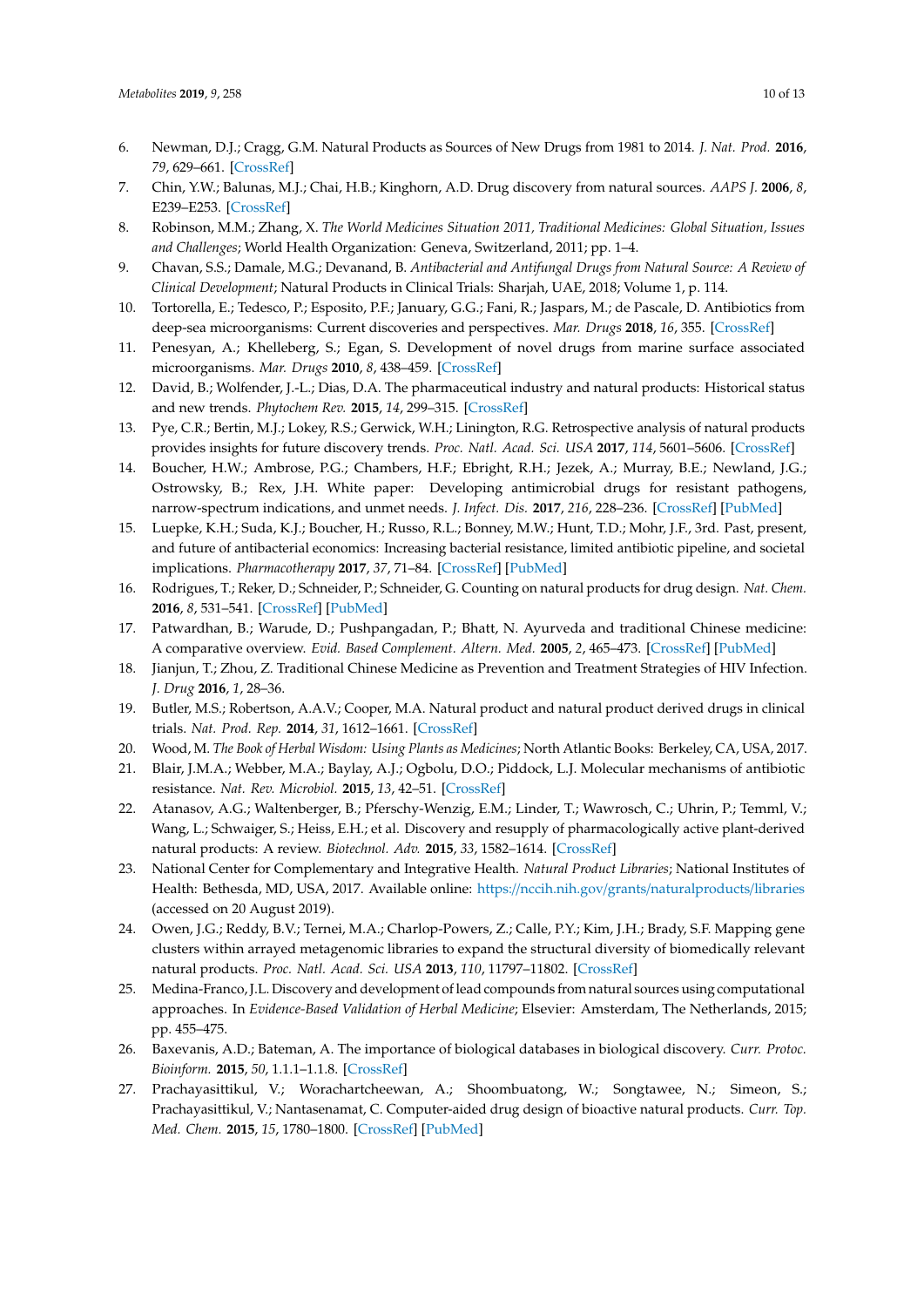- <span id="page-10-0"></span>28. Lagunin, A.A.; Goel, R.K.; Gawande, D.Y.; Pahwa, P.; Gloriozova, T.A.; Dmitriev, A.V.; Ivanov, S.M.; Rudik, A.V.; Konova, V.I.; Pogodin, P.V.; et al. Chemo-and bioinformatics resources for in silico drug discovery from medicinal plants beyond their traditional use: A critical review. *Nat. Prod. Rep.* **2014**, *31*, 1585–1611. [\[CrossRef\]](http://dx.doi.org/10.1039/C4NP00068D)
- <span id="page-10-1"></span>29. Xin-Zhuan, S.; Miller, L.H. The discovery of artemisinin and the Nobel Prize in Physiology or Medicine. *Sci. China Life Sci.* **2015**, *58*, 1175–1179.
- <span id="page-10-2"></span>30. Shen, Q.; Zhang, L.; Liao, Z.; Brodelius, P.E. The Genome of *Artemisia annua* Provides Insight into the Evolution of Asteraceae Family and Artemisinin Biosynthesis. *Mol. Plant* **2018**, *1*, 776–788. [\[CrossRef\]](http://dx.doi.org/10.1016/j.molp.2018.03.015) [\[PubMed\]](http://www.ncbi.nlm.nih.gov/pubmed/29703587)
- <span id="page-10-3"></span>31. Sen, S.; Chakraborty, R. Revival, modernization and integration of Indian traditional herbal medicine in clinical practice: Importance, challenges and future. *J. Tradit. Complement. Med.* **2017**, *7*, 234–244. [\[CrossRef\]](http://dx.doi.org/10.1016/j.jtcme.2016.05.006) [\[PubMed\]](http://www.ncbi.nlm.nih.gov/pubmed/28417092)
- <span id="page-10-4"></span>32. Yuan, H.; Ma, Q.; Ye, L.; Piao, G. The traditional medicine and modern medicine from natural products. *Molecules* **2016**, *21*, 559. [\[CrossRef\]](http://dx.doi.org/10.3390/molecules21050559)
- <span id="page-10-5"></span>33. Gupta, P.D.; Birdi, T.J. Development of botanicals to combat antibiotic resistance. *J. Ayurveda Integr. Med.* **2017**, *8*, 266–275. [\[CrossRef\]](http://dx.doi.org/10.1016/j.jaim.2017.05.004)
- <span id="page-10-6"></span>34. Shils, M.E.; Shike, M. (Eds.) *Modern Nutrition in Health and Disease*; Lippincott Williams & Wilkins: Philadelphia, PA, USA, 2006.
- <span id="page-10-7"></span>35. Chen, M.C.; Hao, Z.; Tian, Y.; Zhang, Q.Y.; Gao, P.J.; Jin, J.L. Different effects of six antibiotics and ten traditional Chinese medicines on shiga toxin expression by Escherichia coli O157:H7. *Evid. Based Complement. Altern. Med.* **2013**, *2013*, 121407.
- <span id="page-10-8"></span>36. Stefanovic, O. Comic Synergistic antibacterial interaction between *Melissa o*ffi*cinalis* extracts and antibiotics. *J. Appl. Pharm. Sci.* **2012**, *2*, 1–5.
- <span id="page-10-9"></span>37. Kasote, D.M.; Katyate, S.S.; Hedge, M.V.; Bae, H. Significance of antioxidant potential of plants and its relevance therapeutic applications. *Int. J. Biol. Sci.* **2015**, *11*, 982–991. [\[CrossRef\]](http://dx.doi.org/10.7150/ijbs.12096)
- <span id="page-10-10"></span>38. Fair, R.J.; Tor, Y. Antibiotics and bacterial resistance in the 21st century. *Perspect. Med. Chem.* **2014**, *6*, 25–64. [\[CrossRef\]](http://dx.doi.org/10.4137/PMC.S14459) [\[PubMed\]](http://www.ncbi.nlm.nih.gov/pubmed/25232278)
- <span id="page-10-11"></span>39. Singh, S.B.; Young, K.; Silver, L.L. What is an "ideal" antibiotic? Discovery challenges and path forward. *Biochem Pharmacol.* **2017**, *133*, 63–73. [\[CrossRef\]](http://dx.doi.org/10.1016/j.bcp.2017.01.003)
- <span id="page-10-12"></span>40. Alvin, A.; Miller, K.I.; Neilan, B.A. Exploring the potential of endophytes from medicinal plants as sources of antimycobacterial compounds. *Microbiol. Res.* **2014**, *169*, 483–495. [\[CrossRef\]](http://dx.doi.org/10.1016/j.micres.2013.12.009) [\[PubMed\]](http://www.ncbi.nlm.nih.gov/pubmed/24582778)
- <span id="page-10-13"></span>41. Leonti, M. Traditional medicines and globalization: Current and future perspectives in ethnopharmacology. *Front. Pharmacol.* **2013**, *4*, 92. [\[CrossRef\]](http://dx.doi.org/10.3389/fphar.2013.00092) [\[PubMed\]](http://www.ncbi.nlm.nih.gov/pubmed/23898296)
- <span id="page-10-14"></span>42. Wink, M. Modes of action of herbal medicines and plant secondary metabolites. *Medicines* **2015**, *2*, 251–286. [\[CrossRef\]](http://dx.doi.org/10.3390/medicines2030251) [\[PubMed\]](http://www.ncbi.nlm.nih.gov/pubmed/28930211)
- <span id="page-10-15"></span>43. Boy, H.I.; Rutilla, A.J.; Santos, K.A.; Ty, A.M.; Alicia, I.Y.; Mahboob, T.; Tangpoong, J.; Nissapatorn, V. Recommended Medicinal Plants as Source of Natural Products: A Review. *Digit. Chin. Med.* **2018**, *1*, 131–142. [\[CrossRef\]](http://dx.doi.org/10.1016/S2589-3777(19)30018-7)
- <span id="page-10-16"></span>44. Mawalagedera, S.M.; Symonds, M.R.; Callahan, D.L.; Gaskett, A.C.; Rønsted, N. Combining evolutionary inference and metabolomics to identify plants with medicinal potential. *Front. Ecol. Evol.* **2019**, *7*, 267. [\[CrossRef\]](http://dx.doi.org/10.3389/fevo.2019.00267)
- <span id="page-10-17"></span>45. Leicach, S.R.; Chludil, H.D. Plant secondary metabolites: Structure–activity relationships in human health prevention and treatment of common diseases. *Stud. Nat. Prod. Chem.* **2014**, *42*, 267–304.
- <span id="page-10-18"></span>46. Moloney, M.G. Natural products as a source for novel antibiotics. *Trends Pharmacol. Sci.* **2016**, *37*, 689–701. [\[CrossRef\]](http://dx.doi.org/10.1016/j.tips.2016.05.001)
- <span id="page-10-19"></span>47. Soukup, R.W.; Soukup, K. The Series Progress in the Chemistry of Organic Natural Products: 75 Years of Service in the Development of Natural Product Chemistry. In *Progress in the Chemistry of Organic Natural Products 100*; Springer: Cham, Switzerland, 2015; pp. 453–588.
- <span id="page-10-20"></span>48. Kabera, J.N.; Semana, E.; Mussa, A.R.; He, X. Plant secondary metabolites: Biosynthesis, classification, function and pharmacological properties. *J. Pharm. Pharmacol.* **2014**, *2*, 377–392.
- <span id="page-10-21"></span>49. Alamgir, A.N.M. Pharmacognostical Botany: Classification of Medicinal and Aromatic Plants (MAPs), Botanical Taxonomy, Morphology, and Anatomy of Drug Plants. In *Therapeutic Use of Medicinal Plants and Their Extracts*; Springer: Cham, Switzerland, 2017; Volume 1, pp. 177–293.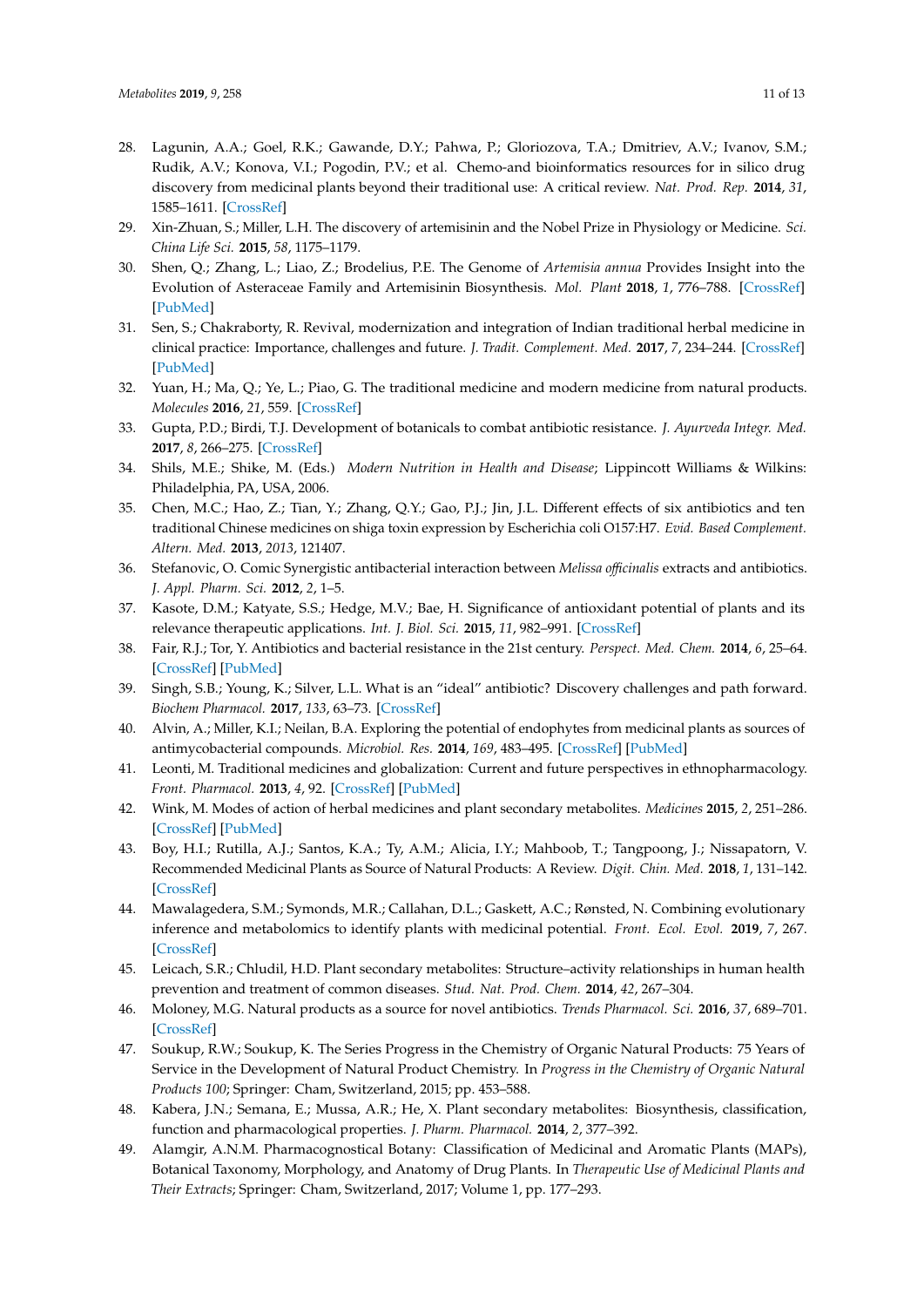- 50. O'Connor, S.E. Engineering of secondary metabolism. *Ann. Rev. Genet.* **2015**, *49*, 71–94. [\[CrossRef\]](http://dx.doi.org/10.1146/annurev-genet-120213-092053) [\[PubMed\]](http://www.ncbi.nlm.nih.gov/pubmed/26393965)
- <span id="page-11-0"></span>51. Katz, L.; Baltz, R.H. Natural product discovery: Past, present, and future. *J. Ind. Microbiol. Biot.* **2016**, *43*, 155–176. [\[CrossRef\]](http://dx.doi.org/10.1007/s10295-015-1723-5) [\[PubMed\]](http://www.ncbi.nlm.nih.gov/pubmed/26739136)
- <span id="page-11-1"></span>52. Garnatje, T.; Peñuelas, J.; Vallès, J. Ethnobotany, phylogeny, and omics for human health and food security. *Trends Plant Sci.* **2017**, *22*, 187–191. [\[CrossRef\]](http://dx.doi.org/10.1016/j.tplants.2017.01.001)
- <span id="page-11-2"></span>53. Hussain, M.S.; Fareed, S.; Ansari, S.; Rahman, M.A.; Ahmad, I.Z.; Saeed, M. Current approaches toward production of secondary plant metabolites. *J. Pharm. Bioallied Sci.* **2012**, *4*, 10–20. [\[CrossRef\]](http://dx.doi.org/10.4103/0975-7406.92725) [\[PubMed\]](http://www.ncbi.nlm.nih.gov/pubmed/22368394)
- <span id="page-11-3"></span>54. Szychowski, J.; Truchon, J.-F.; Bennani, Y.L. Natural products in medicine: Transformational outcome of synthetic chemistry. *J. Med. Chem.* **2014**, *57*, 9292–9308. [\[CrossRef\]](http://dx.doi.org/10.1021/jm500941m) [\[PubMed\]](http://www.ncbi.nlm.nih.gov/pubmed/25144261)
- <span id="page-11-4"></span>55. Jakobek, L. Interactions of polyphenols with carbohydrates, lipids and proteins. *Food Chem.* **2015**, *175*, 556–567. [\[CrossRef\]](http://dx.doi.org/10.1016/j.foodchem.2014.12.013) [\[PubMed\]](http://www.ncbi.nlm.nih.gov/pubmed/25577120)
- <span id="page-11-5"></span>56. Vadhana, P.; Singh, B.R.; Bharadwaj, M.; Singh, S.V. Emergence of herbal antimicrobial drug resistance in clinical bacterial isolates. *Pharm. Anal. Acta.* **2015**, *6*, 434. [\[CrossRef\]](http://dx.doi.org/10.4172/2153-2435.1000434)
- <span id="page-11-6"></span>57. Ody, P. *The Complete Medicinal Herbal: A Practical Guide to the Healing Properties of Herbs*; Skyhorse Publishing Inc.: New York, NY, USA, 2017.
- <span id="page-11-7"></span>58. De Filippis, L.F.; Mohamed, M.A.; Ahmad, P. Plant secondary metabolites: From molecular biology to health products. In *Plant-Environment Interaction: Responses and Approaches to Mitigate Stress*; John Wiley & Sons Ltd.: Srinagar, India, 2016; pp. 263–299.
- <span id="page-11-8"></span>59. Chitemerere, T.A.; Mukanganyama, S. Evaluation of cell membrane integrity as a potential antimicrobial target for plant products. *BMC Complement. Altern. Med.* **2014**, *14*, 278. [\[CrossRef\]](http://dx.doi.org/10.1186/1472-6882-14-278)
- <span id="page-11-9"></span>60. Anandhi, D.; Srinivasan, P.T.; Kumar, G.; Jagatheesh, S. DNA fragmentation induced by the glycosides and flavonoids from *C. coriaria*. *Int. J. Curr. Microbiol. Appl. Sci.* **2014**, *3*, 666–673.
- <span id="page-11-10"></span>61. Zhao, X.; Zhao, F.; Zhong, N. Quorum Sensing Inhibition and Anti-Biofilm Activity of Traditional Chinese Medicines. In *Food Safety-Some Global Trends*; IntechOpen: London, UK, 2018; p. 37.
- <span id="page-11-11"></span>62. Radulovic, N.S.; Blagojevic, P.D.; Stojanovic-Radic, Z.Z.; Stojanovic, N.M. Antimicrobial plant metabolites: Structural diversity and mechanism of action. *Curr. Med. Chem.* **2013**, *20*, 932–952.
- <span id="page-11-12"></span>63. Mogosanu, G.D.; Grumezescu, A.M.; Huang, K.S.; Bejenaru, L.E.; Bejenaru, C. Prevention of microbial communities: Novel approaches based natural products. *Curr. Pharm. Biotechnol.* **2015**, *16*, 94–111. [\[CrossRef\]](http://dx.doi.org/10.2174/138920101602150112145916) [\[PubMed\]](http://www.ncbi.nlm.nih.gov/pubmed/25594287)
- <span id="page-11-13"></span>64. Bazaka, K.; Jacob, M.V.; Chrzanowski, W.; Ostrikov, K. Anti-bacterial surfaces: Natural agents, mechanisms of action, and plasma surface modification. *RSC Adv.* **2015**, *5*, 48739–48759. [\[CrossRef\]](http://dx.doi.org/10.1039/C4RA17244B)
- <span id="page-11-14"></span>65. Díaz-de-Cerio, E.; Verardo, V.; Gómez-Caravaca, A.M.; Fernández-Gutiérrez, A.; Segura-Carretero, A. Health effects of *Psidium guajava* L. leaves: An overview of the last decade. *Int. J. Mol. Sci.* **2017**, *8*, 897. [\[CrossRef\]](http://dx.doi.org/10.3390/ijms18040897) [\[PubMed\]](http://www.ncbi.nlm.nih.gov/pubmed/28441777)
- <span id="page-11-15"></span>66. Rajasekaran, E.; Palombo, E.; Yeo, T.; Ley, D.L.S.; Tu, C.L.; Malherbe, F.; Grollo, L. Evidence of synergistic activity of medicinal plant extracts against neuraminidase inhibitor resistant strains of influenza viruses. *Adv. Microbiol.* **2014**, *4*, 1260–1277. [\[CrossRef\]](http://dx.doi.org/10.4236/aim.2014.416136)
- <span id="page-11-16"></span>67. Gupta, P.D.; Bhatter, P.D.; D'souza, D.; Tolani, M.; Daswani, P.; Tetali, P. Evaluating the anti-*Mycobacterium tuberculosis* activity of *Alpinia galanga* (L.) Willd. Axenically under reducing oxygen conditions and intracellular assays. *BMC Complement. Altern. Med.* **2014**, *14*, 84. [\[CrossRef\]](http://dx.doi.org/10.1186/1472-6882-14-84)
- <span id="page-11-17"></span>68. Ganjhu, R.K.; Mudgal, P.P.; Maity, H.; Dowarha, D.; Devadiga, S.; Nag, S.; Arunkumar, G. Herbal plants and plant preparations as remedial approach for viral diseases. *Virus Dis.* **2015**, *26*, 225–236. [\[CrossRef\]](http://dx.doi.org/10.1007/s13337-015-0276-6)
- <span id="page-11-18"></span>69. Turmagambetova, A.S.; Alexyuk, P.G.; Bogoyavlenskiy, A.P.; Zaitseva, I.A.; Omirtaeva, E.S.; Alexyuk, M.S.; Sokolova, N.S.; Berezin, V.E. Adjuvant activity of saponins from Kazakhstani plants on the immune responses to subunit influenza vaccine. *Arch. Virol.* **2017**, *162*, 3817–3826. [\[CrossRef\]](http://dx.doi.org/10.1007/s00705-017-3560-5)
- <span id="page-11-19"></span>70. Chanda, S.; Rakholiya, K. Indian combination therapy: Synergism between natural plant extracts and antibiotics against infectious diseases. In *Science Against Microbial Pathogens: Communicating Current Research and Technological Advances*; Mendez-Vilas, A., Ed.; Formatex Research Center: Badajoz, Spain, 2011; Volume 1, pp. 520–529.
- <span id="page-11-20"></span>71. Pan, S.Y.; Litscher, G.; Gao, S.-H.; Zhou, S.-F.; Yu, Z.-L.; Chen, H.-Q.; Zhang, S.-F.; Tang, M.-K.; Sun, J.-N.; Ko, K.-M. Historical perspective of traditional indigenous medical practices: The current renaissance and conservation of herbal resources. *Evid. Based Complement. Altern. Med.* **2014**, *2014*, 525340. [\[CrossRef\]](http://dx.doi.org/10.1155/2014/525340)